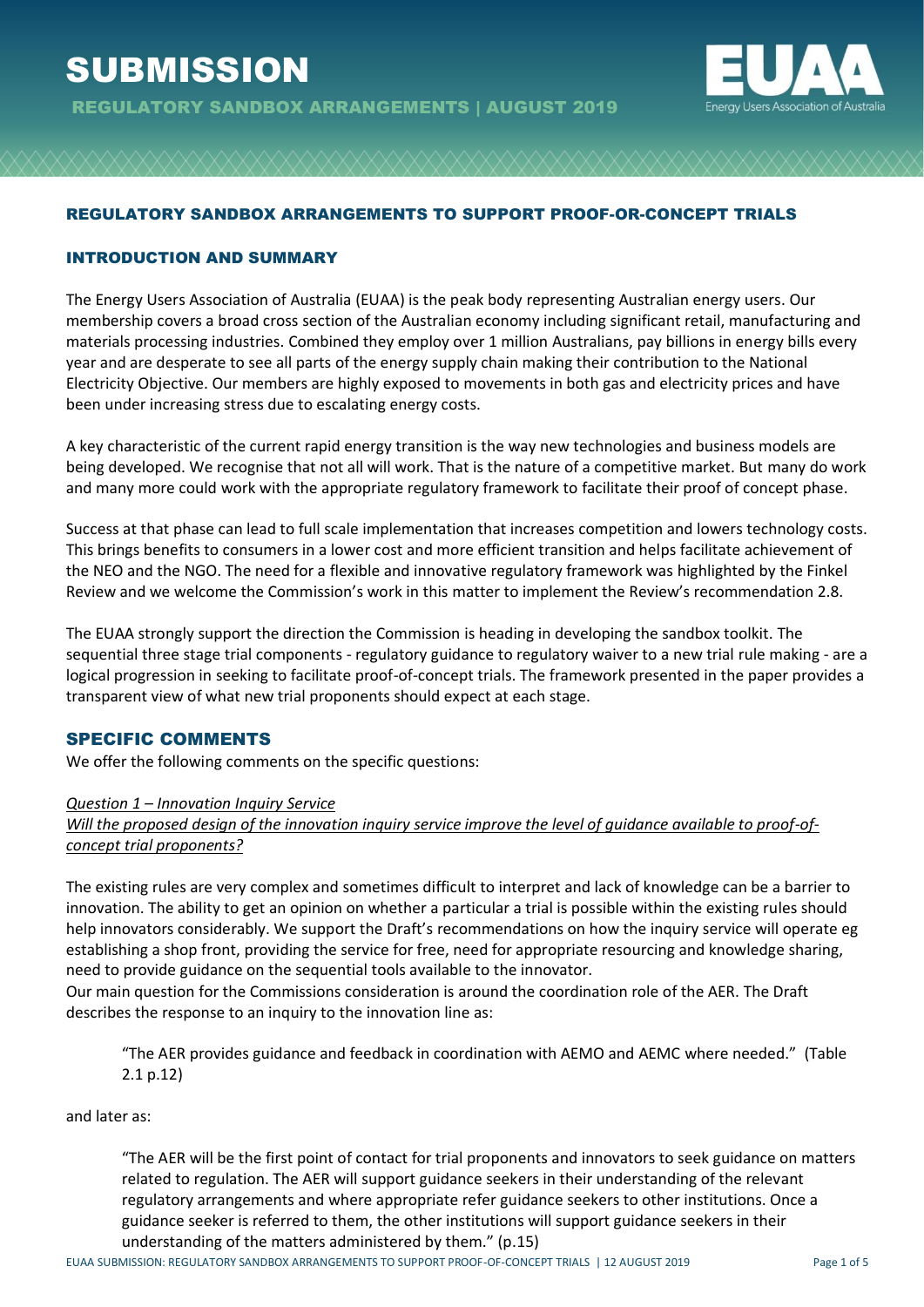

"The service provided will be an informal steer that represents staff views rather than a regulatory decision or an organisational view." (p. 16)

Coordination between the market bodies will work:

"Appropriate referrals of request for guidance within market bodies and ARENA is required to avoid the need for one market body to provide advice on behalf of another organisation." (p.19)

A point of discussion at the Public Forum was the extent to which the AER is simply a "post box" for the "other institutions" and to what extent is it a co-ordinator or one stop shop for coordinated advice to go to innovator. What if the advice from different institutions is confusing or appears inconsistent to the innovator? One response given at the Forum was that the AER was concerned that it not be seen to be giving formal advice on matters covered by the other institutions' jurisdiction. This was seen to have a potential legal risk. We understand this perspective and accept the coordinated advice:

"…will not provide legal advice, binding rulings, regulatory decisions, endorsements or business incubator services." (p.16)

However, if a particular inquiry requires a response from say, three different institutions, will the inquirer get three separate pieces of advice from the AER? If the inquirer then has a question that straddles more than one piece of advice, what is the coordination role for the AER? Will the AER seek to resolve and inconsistencies between the different pieces of advice?

#### *Question 2: AER Sandbox Waivers Scope of Power*

*(a) Do you agree with the proposed extension of the powers of the AER to grant regulatory relief to innovative trials facing a regulatory barrier?*

Yes. We agree with the regulatory waivers' principles framework set out on p. 22. We think that the bar should be set relatively high for a proof-of-concept trial to obtain a regulatory waiver. That is it genuinely innovative with a potential to lead to a "material" (which would be defined) improvement for consumers consistent with the NEO and NGO. We look forward to working with the AER to determine the entry and eligibility criteria.

In particular we would focus on the consumer protection provisions applying to any trial. Participation should be voluntary and provide the same consumer protection as under the existing law and rules.

*(b) Do you agree the waiver power should encompass the National Gas Rules? Why or why not?* Yes. While the scope for innovation may be less in gas than electricity, it should be encouraged and facilitated.

*Question 3: Regulatory Waivers Implementation (a) Should there be a time-limit on the waiver application process, if so, what time-frame would be appropriate?*

Yes, there should be a time limit. The limit should depend on the particular trial with milestones on reporting that mean:

- if the trial is not successful it could be terminated early
- if the trial is successful it could be extended to enable sufficient data to support a rule change application

### *(b) Should the AER be able to extend regulatory waivers to allow successful trials to become fully compliant with the rules?*

Yes.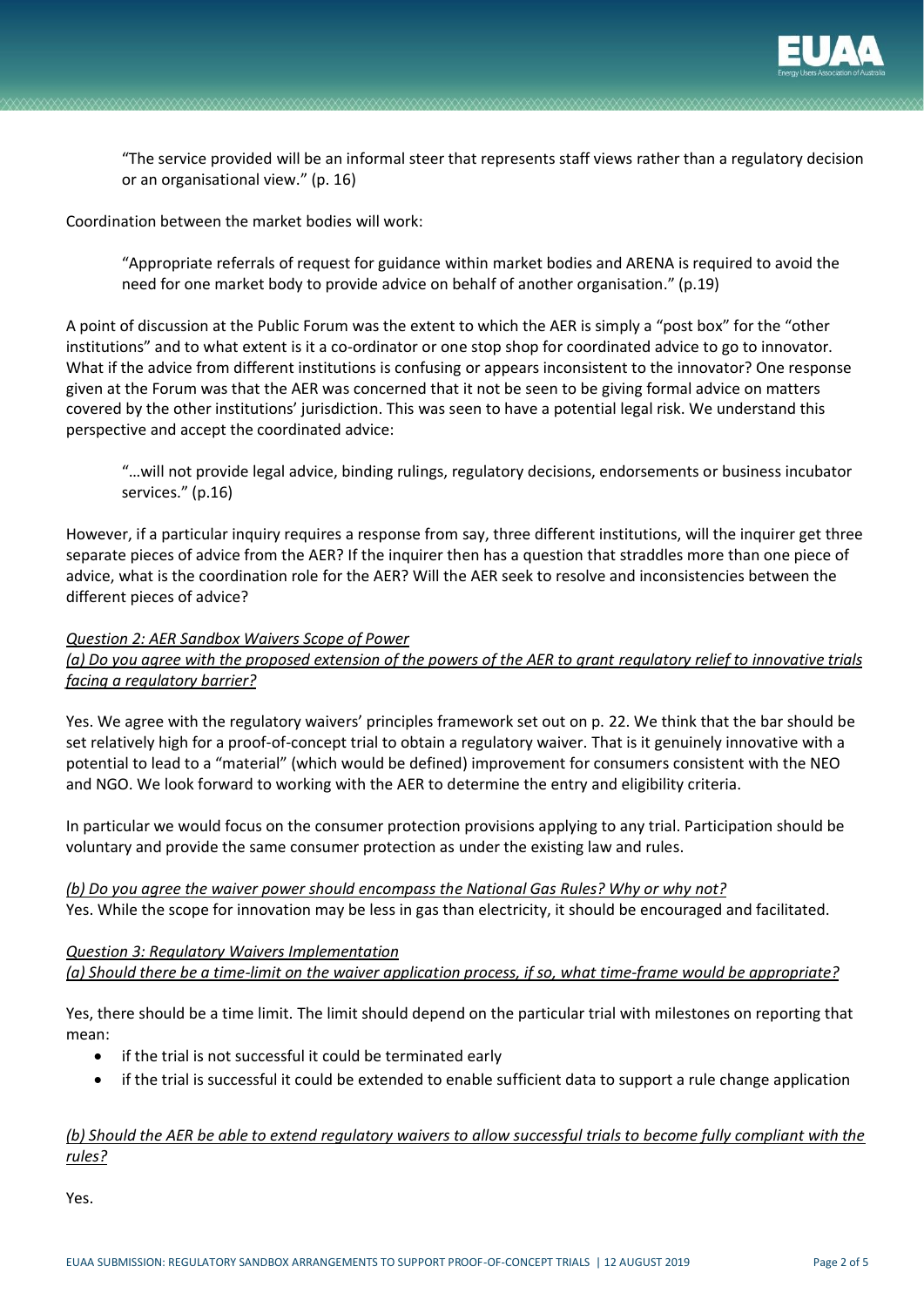

## *(c) Are the proposed provisions made in the regulatory waiver framework sufficient to protect customers from unintended consequences of participating or being impacted by the conduct of a trial?*

The measures outlined in the Draft (p.32) appear to provide an appropriate balance. We look forward to commenting on this aspect in the detailed AER entry and eligibility criteria.

## *(d) Is the proposed process of stakeholder consultation sufficient to allow market participants and consumers and their representatives to fully engage with the AER as part of the waiver application process?*

There is only limited discussion of this issue in the Draft – apart from a general statement around the AER retaining some discretion on whether to undertake public consultation for a waiver application. Here there is a balance between speed of testing (and potential benefits to consumers) and then need to ensure consumer interests are protected. Given that the waiver recipient will be bound by all existing consumer protections under the law and rules, this should give some comfort to consumers that the AER will exercise its discretion appropriately. Nevertheless, we look to the AER's consultation process as it develops the entry and eligibility criteria:

- the circumstances when consumer input is possible in the waiver application process, and
- the requirements for consumer engagement once the waiver has been granted.

## *Question 4: Trial Rule Making Process (a) Is the proposed process necessary and appropriate for a trial rule change?*

Yes, we agree with the framework principles set out on p.32. Depending on the flexibility of the waivers, there might be little call for this third stage, but nevertheless we support its availability.

## *(b) Should there be an opportunity to make submissions or for other prospective participants to join the trial? Why or why not?*

Yes, there should be an opportunity to make submissions. And yes there should be an opportunity for other prospective participants to join the trial.

# *Question 5: National Gas Rules Do you agree that the trial rule making process should encompass the National Gas Rules? Why or why not?*

Yes

## *Question 6: Rule Making Tests*

*Do you agree that the existing rule making tests are the most appropriate test for trial rule changes? Why or why not?*

Yes, the correct test is whether the trial is in the long term interests of consumers.

#### *Question 7: Lodging a Rule Change Proposal*

*Do you agree with the Commission's draft recommendation that any person should be able to submit a trial rule change proposal? Why or why not?*

Yes – subject to the provisions preventing forum shopping.

*Question 7: Rule Lodgement Preconditions* 

*Are the existing rule change request requirements appropriate? Should additional requirements, such as demonstrating that the trial cannot otherwise be carried out, be met prior to a rule change process commencing? Question 9: Applicability of the Trial Rule Change Process*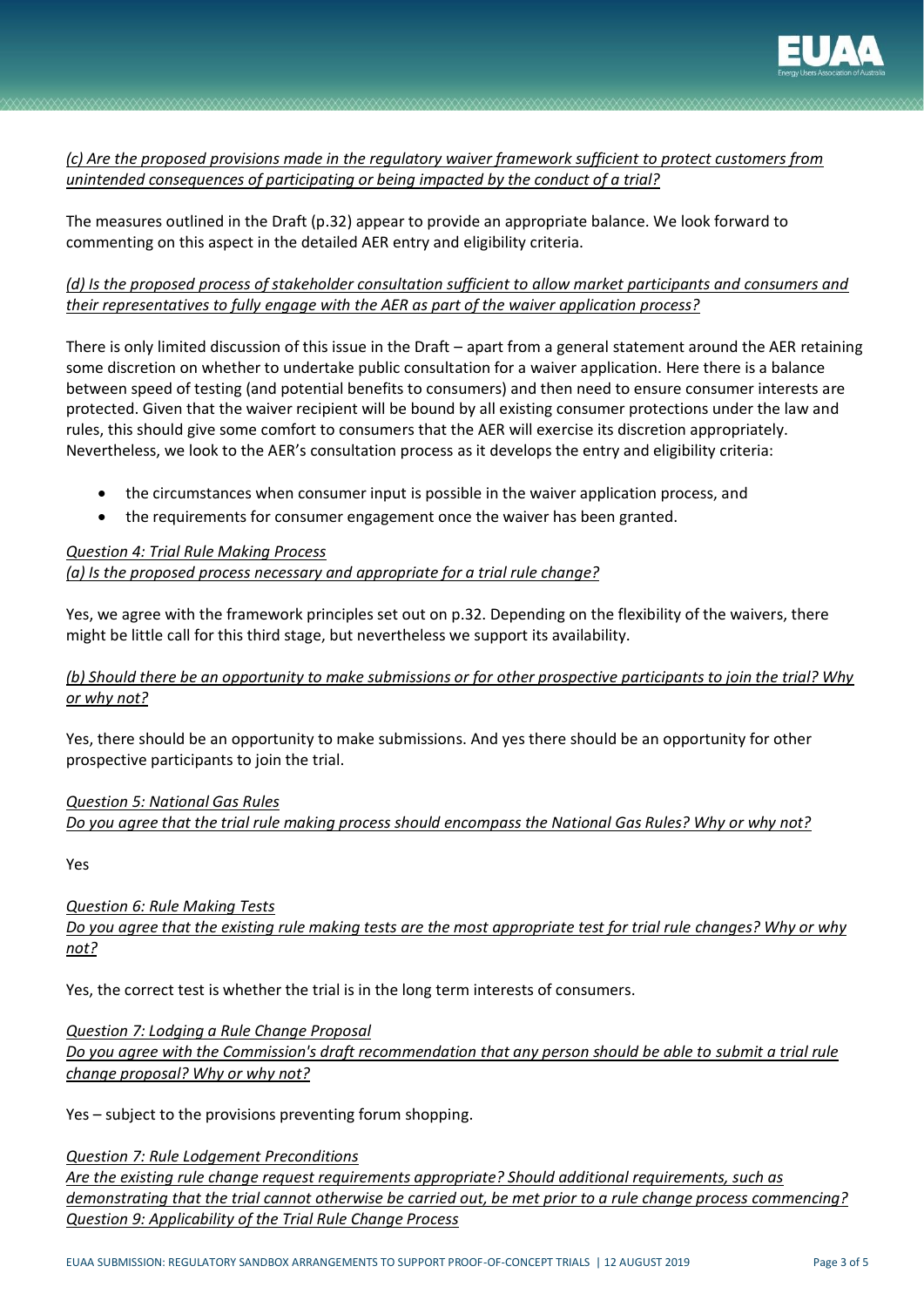

*Should the trial rule change process be restricted to a time limited trial, where the trial has a reasonable prospect of delivering a material benefit to consumers and where consideration of a permanent rule change would otherwise be hampered through inadequate information or experience? Why or why not?*

We agree with the Commission having additional criteria to a normal rule change request. In particular the rule change proponent should be able to demonstrate that:

- they have gone through the first two stages of the sandbox toolkit to show that its proof-of-concept idea can only be undertaken with a trail rule change, and
- that their proposal is truly innovative and not simply a variant on what another company has undertaken.

### *Question 10: Trial Rule Scope*

*Should a trial rule be restricted to a particular participant in a manner similar to participant derogations or should it accessible to other parties conducting similar trials? Does it depend on the circumstances? Why or why not? Question 11: Information Requirements What additional information requirements should attach to the trial rule change process? Why?*

We see benefits in the Commission having the flexibility to make a trial rule change that is applicable to a particular

kind of trial and accessible to all parties seeking to conduct relevant trials. This has the benefit of providing much more data if the trials are successful and lead to a subsequent rule change. The additional data could well support an expedited rule change process so the benefits to consumers come more quickly.

We support the Commission having the power to set out the information requirements it may require a proponent to submit. This should also include the ability of the Commission to require different standards of information form different proponents of similar trials.

*Question 12: Trial Rule Change Conditions Should the AEMC have the ability to impose conditions on the use of the trial rule and the trial proponent? Why or why not?*

Yes.

*Question 13: Process Termination Should the Commission have the ability to terminate a trial rule change process that is in progress? If so, what criteria should apply?*

Yes. It is difficult to lay down a specific timetable as all situations will be different. It should be up to the discretion of the Commission in consultation with the trial proponent. One criteria for termination should be when the level of detriment is greater than what participants had agreed to prior to the start of the trial.

As we noted above in discussing regulatory waivers, the Commission should have the discretion to extend the time of the trial rule change if the trial seems to be successful and further data is required to support a full rule change process.

*Question 14: Pathway to Rule Change* 

*Do the current rule change process options (standard, fast-track and expedited) provide an appropriate pathway for successful trials to lead to full rule change? Is there another appropriate pathway for trials to lead to rule changes?*

Yes, we think the current pathways are appropriate.

*Question 15: Trial Rule Change Fees Should the Commission recover some or all of its costs through a fee paid by trial rule change proponent?*

EUAA SUBMISSION: REGULATORY SANDBOX ARRANGEMENTS TO SUPPORT PROOF-OF-CONCEPT TRIALS | 12 AUGUST 2019 Page 4 of 5 We agree with the application of the current rules where the COAG Energy Council can require a payment. However this would need to be tightly defined so as to not act as a "barrier to entry" for trail proponents.